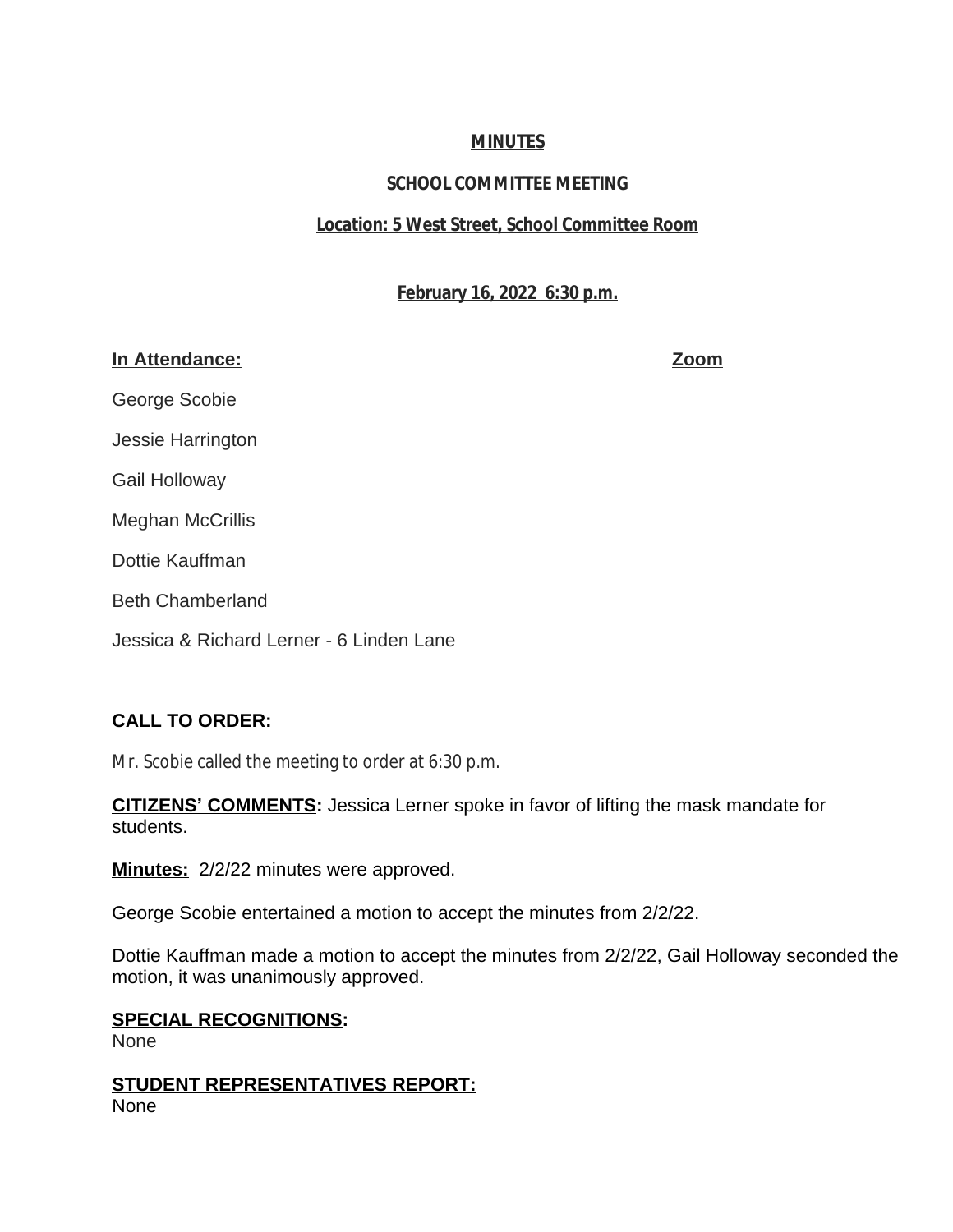### **SUPERINTENDENT'S REPORT:**

### **UNFINISHED BUSINESS:**

### **COVID Update Information**

Dr. Chamberland provided an update on COVID cases and other pertinent details since our last meeting.

- COVID 19 Positives Reporting
- New DESE guidelines
- Trending in the right direction

### **DESE Mask Mandate Action**

Dr. Chamberland informed the committee, after consulting with medical experts and state health officials, Commissioner Riley will not renew the state mask requirement after it expires on February 28, 2022. Effective Monday, February 28, the DESE mask requirement will be lifted statewide. The Commonwealth's high vaccination rates and widespread availability of COVID-19 testing for school personnel and students support this decision. Any individual who wishes to continue to mask, including those who face higher risk from COVID-19, should be supported in that choice. Dr. Chamberland recommended the district lift the school mask mandate on February 28, 2022 allowing students and staff the ability to choose whether or not to wear a mask. Students will still be required to wear a mask on the bus and in the heath offices. The AEA, Board of Health and school nurses are all in favor. We will continue testing, revise Zippslip, and supply at home tests.

*Recommended Motion***……..** to lift the school mask mandate for students in grades Pre-k - 12, on February 28, 2022 allowing for students and staff the ability to choose whether or not to wear a mask.

George Scobie entertained a motion to accept lifting the school mask mandate for students in grades Pre-k - 12, on February 28, 2022 allowing for students and staff the ability to choose whether or not to wear a mask.

Meagan McCrillis made a motion to accept the proposal to lift the school mask mandate for students in grades Pre-k - 12, on February 28, 2022 allowing for students and staff the ability to choose whether or not to wear a mask. Dottie Kauffman second the motion, it was unanimously approved.

### **Fee Schedule Review Substitute Teacher Pay Rate Action**

Dr. Chamberland stated as requested at the February 2, 2022 meeting, she revised the recommended substitute teacher rates to reflect the concerns of the School Committee. An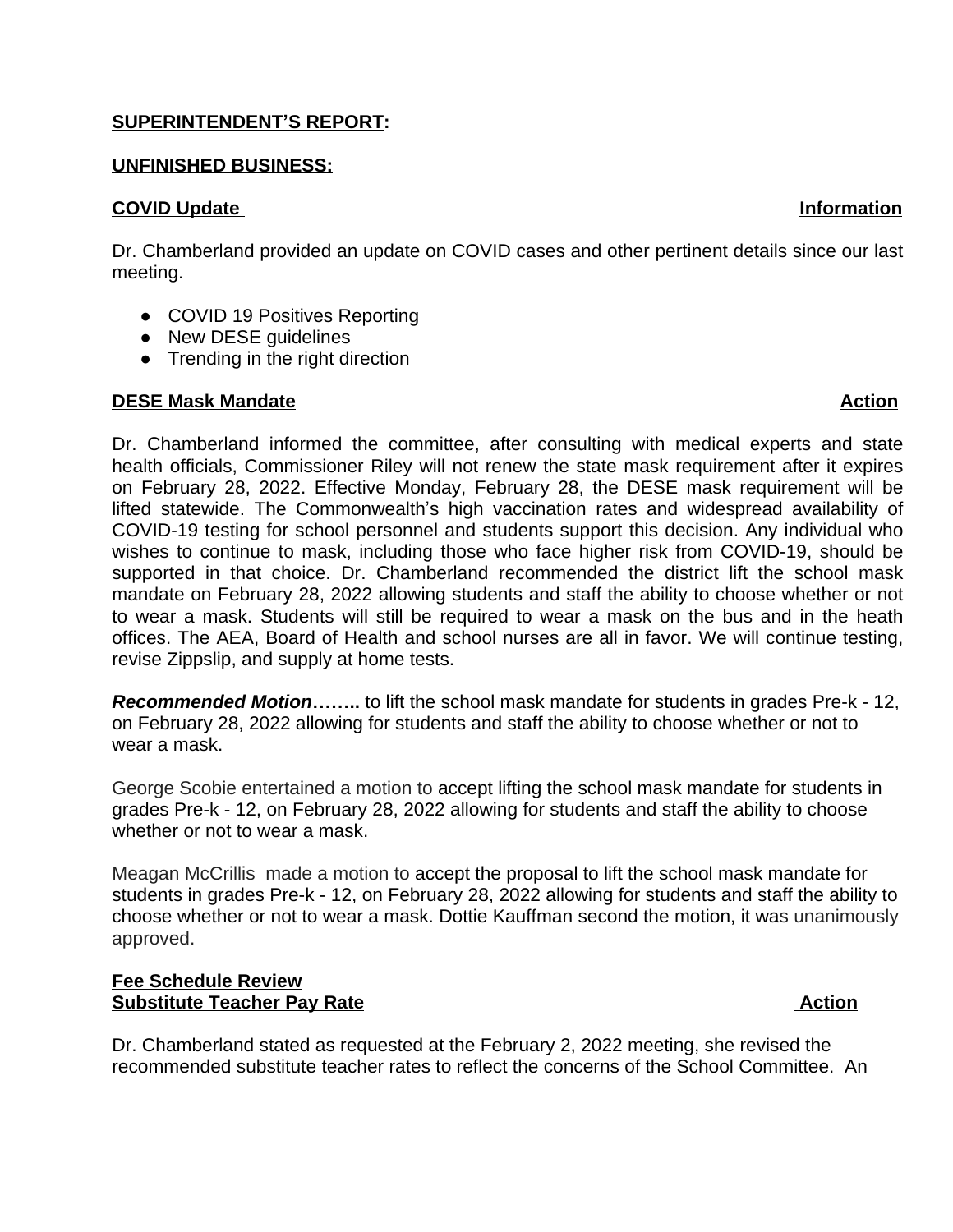updated Fee Schedule and process for Building Use inquiries will be presented at the next School Committee meeting.

*Recommended Motion:*.....to accept the recommended increase to the Substitute Rates of Pay as presented.

George Scobie entertained a motion to accept the recommended increase to the Substitute Rates of pay as presented.

Dottie Kauffman made a motion to accept the recommended increase to the Substitute Rates of pay as presented. Gail Holloway second the motion, it was unanimously approved.

### **Auburn Public Schools 2022-2023 School Calendar <b>Action** Action

A small error was noted in the previous version of the calendar. The half day noted on October 7, 2022 should have been noted as a full professional development day for teachers.

*Recommended Motion:*.....to accept the proposed school calendar for the 2022-2023 school Year.

George Scobie entertained a motion to accept the proposed school calendar for the 2022-2023 school year.

Dottie Kauffman made a motion to accept the proposed school calendar for the 2022-2023 school year, Gail Holloway seconded the motion, it was unanimously approved.

### **Bryn Mawr Parking Lot Project Information**

Mr. Fahey and Dr. Chamberland attended the Auburn Planning Board Meeting on February 8, 2022 to provide information to the Town regarding the plans for a two phase parking lot project at Bryn Mawr School. Phase One includes the resurfacing of the current parking lot and a minor relocation of the dumpsters to be in compliance with the Conservation Commission request from a meeting held on January 25, 2022, with a follow up meeting scheduled for February 24, 2022 after a site visit. Phase 1 is included in the scheduled work for this summer as noted in the Bryn Mawr CIP Plan. We are also working to include widening the asphalt up to the pine trees for a safer play area for our students if funds allow. Phase Two includes the addition of a parking area at the far end of the Bryn Mawr field and a driveway along the back side of the field that could be utilized for student drop off and pick up for both Bryn Mawr and Swanson Road Intermediate School. Handicap parking spaces as well as sidewalks will be included. Phase 2 is in the exploratory phase to determine feasibility and cost. We continue to work with the Auburn DPW as much as possible. The completion of this project will enhance the safety of our students while also creating a safe handicap parking lot for the whole community to use .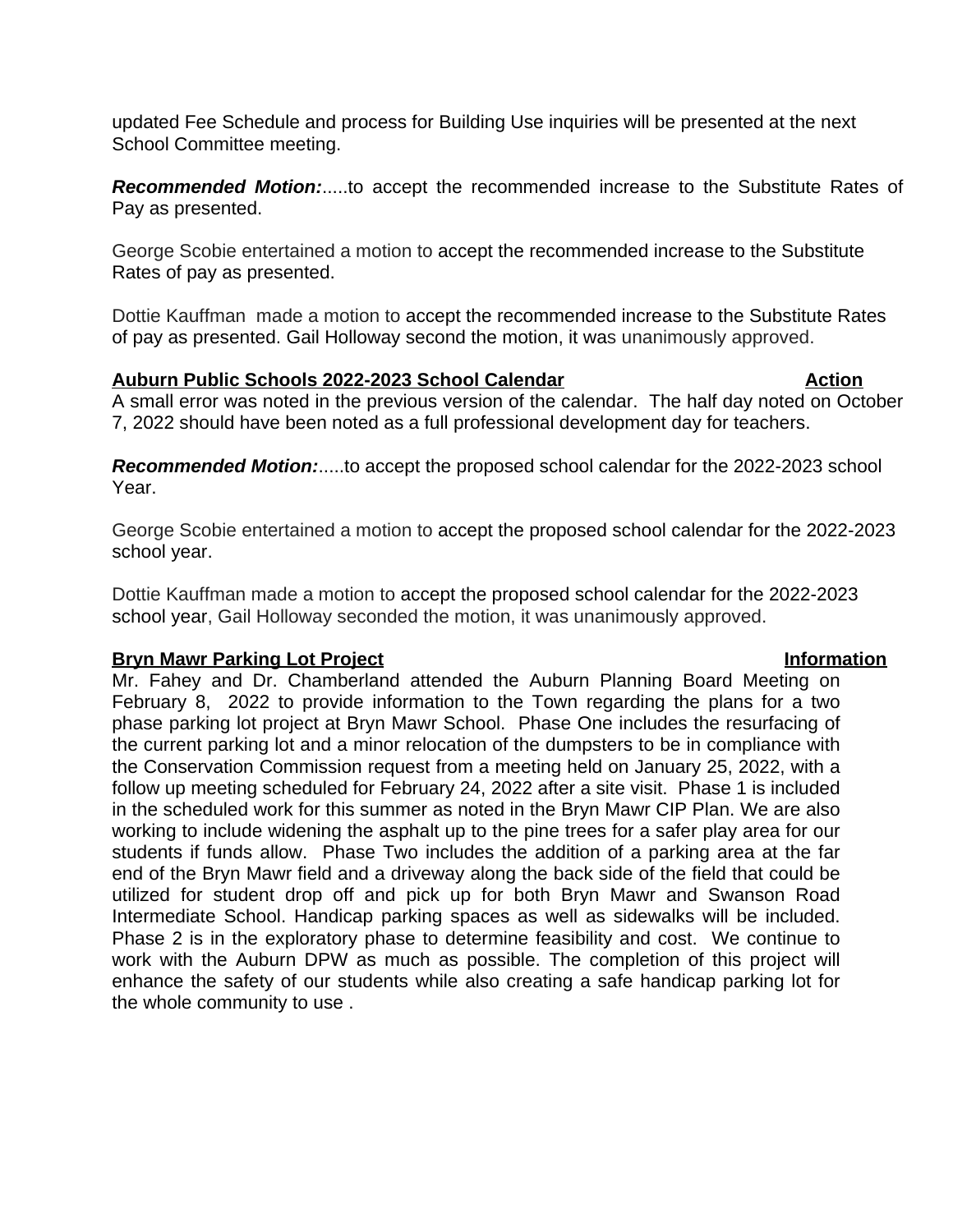### **NEW BUSINESS:**

### **Meeting with the Auburn Finance Committee Action Action**

Mrs. Wirzbicki and Dr. Chamberland met with Town Manager Jacobson and CFO Kazanovicz. They tentatively noted that we will present our budget to the Auburn Finance Committee on Wednesday, March 2nd. Since that would conflict with our next School Committee meeting, Dr. Chamberland asked for the committee's input on how they would like to proceed with our next scheduled meeting date.

*Recommended Motion*….to cancel the School Committee Meeting scheduled for March 2, 2022 to allow Dr. Chamberland and Mrs. Wirzbicki to attend the Town of Auburn Finance Committee meeting regarding the FY23 Proposed Budget.

It was agreed that we would cancel the meeting on 3/2/22 and meet on 3/16/22 unless there was an emergency.

George Scobie entertained a motion to cancel the School Committee Meeting scheduled for March 2, 2022 to allow Dr. Chamberland and Mrs. Wirzbicki to attend the Town of Auburn Finance Committee meeting regarding the FY23 Proposed Budget.

Dottie Kauffman made a motion to cancel the School Committee Meeting scheduled for March 2, 2022 to allow Dr. Chamberland and Mrs. Wirzbicki to attend the Town of Auburn Finance Committee meeting regarding the FY23 Proposed Budget, Gail Holloway seconded the motion, it was unanimously approved.

### **Office of Civil Rights Website Review Information**

Mr. Bouvier, Mrs. Elliott and Dr. Chamberland recently met with staff from the US Department of Education Office of Civil Rights. Several years ago, there was a finding of non-compliance with some of the items on our District/School Webpage. The meeting offered us supportive and common sense suggestions to make our website more accessible to all. The team will also collaborate with Campus Suite, the company that supports our webpage to make appropriate changes to the webpage 'behind the scenes' to again, improve accessibility for all.

### **Communication with Families Information**

Dr. Chamberland is working to streamline the process by which we communicate with families to ensure that information is disseminated in a timely and appropriate manner. Facebook will be more consistently used in conjunction with One Call when an immediate notification needs to be sent to families. Community Updates and Reminders will be shared with families on the first Friday of each month via One Call email, we are creating a space for the same information on our website and a link will be shared on Facebook as well. We are also working to ensure that One Call has the most current contact information from families.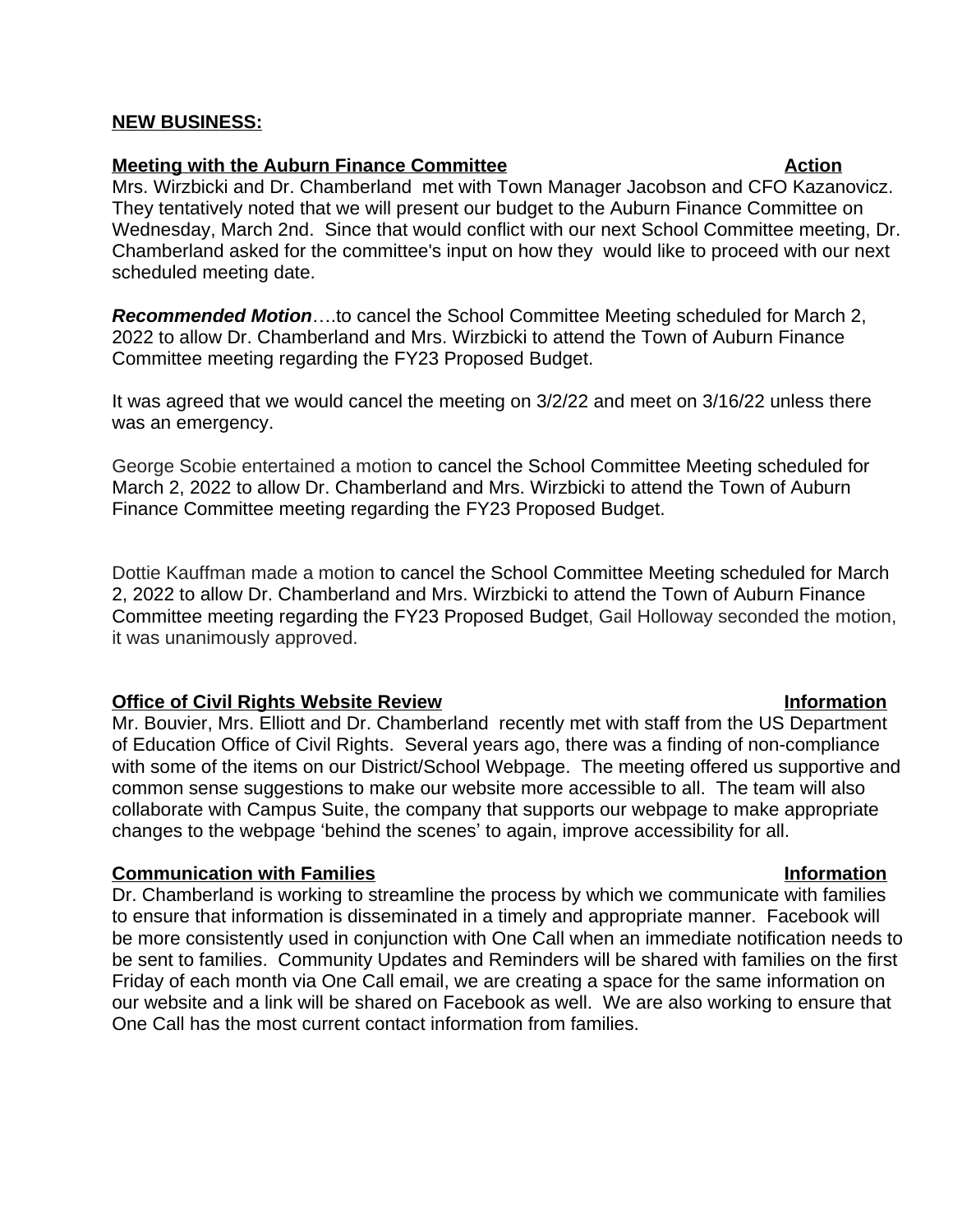### **General Federation of Women's Club Donation Action**

The Federation of Women's Club donated Little Leaders:Bold Women in Black History by Vashti Harrison, to Pakachoag School. This is a wonderful addition to the school library.

*Recommended Motion:* … to accept with gratitude, the donation of Little Leaders:Bold Women in black History to the Pakachoag library.

George Scobie entertained a motion to accept with gratitude, the donation of Little Leaders:Bold Women in black History to the Pakachoag library.

Meghan McCrillis made a motion to accept with gratitude, the donation of Little Leaders:Bold Women in black History to the Pakachoag library. [Gail Holloway](mailto:gholloway3@aol.com)seconded the motion, it was [unanimously approved.](mailto:gholloway3@aol.com) 

## **[TEACHING AND LEARNING REPORT:](mailto:gholloway3@aol.com)**

## **[DESE Report Card for 2021](mailto:gholloway3@aol.com) [Information](mailto:gholloway3@aol.com)**

[Dr. Chamberland informed the committee that every year, the Massachusetts Department of](mailto:gholloway3@aol.com)  [Elementary and Secondary Education releases a report card for each school and district in the](mailto:gholloway3@aol.com)  [state. Just as a student's report card shows how they are doing in different classes, school and](mailto:gholloway3@aol.com)  [district report cards are designed to show parents and community members how a school or](mailto:gholloway3@aol.com)  [district is doing in different areas. Report cards highlight a school or district's strengths as well](mailto:gholloway3@aol.com)  [as any challenges that need to be addressed in order to make sure the needs of all students](mailto:gholloway3@aol.com)  [are being met. Links to these reports have been shared with families by principals and are also](mailto:gholloway3@aol.com) [available on our website.](mailto:gholloway3@aol.com)

# **[BUSINESS/FINANCIAL REPORT:](mailto:gholloway3@aol.com)**

**Year to Date Budget Report in the Second Second Second Second Second Second Second Second Second Second Second Second Second Second Second Second Second Second Second Second Second Second Second Second Second Second Secon** 

[None](mailto:gholloway3@aol.com)[.](mailto:gholloway3@aol.com)

**Budget Transfers** Action [None](mailto:gholloway3@aol.com)

## **[Executive Session](mailto:gholloway3@aol.com)**

*[Recommended Motion](mailto:gholloway3@aol.com)*: … [to adjourn into executive session to discuss the bargaining position](mailto:gholloway3@aol.com) [with non-union personnel that could be compromised if discussed in open session. We will not](mailto:gholloway3@aol.com)  [return to open session.](mailto:gholloway3@aol.com) 

[George Scobie entertained a motion to adjourn into executive session to discuss the bargaining](mailto:gholloway3@aol.com) [position with non-union personnel that could be compromised if discussed in open session. We](mailto:gholloway3@aol.com)  [will not return to open session.](mailto:gholloway3@aol.com)